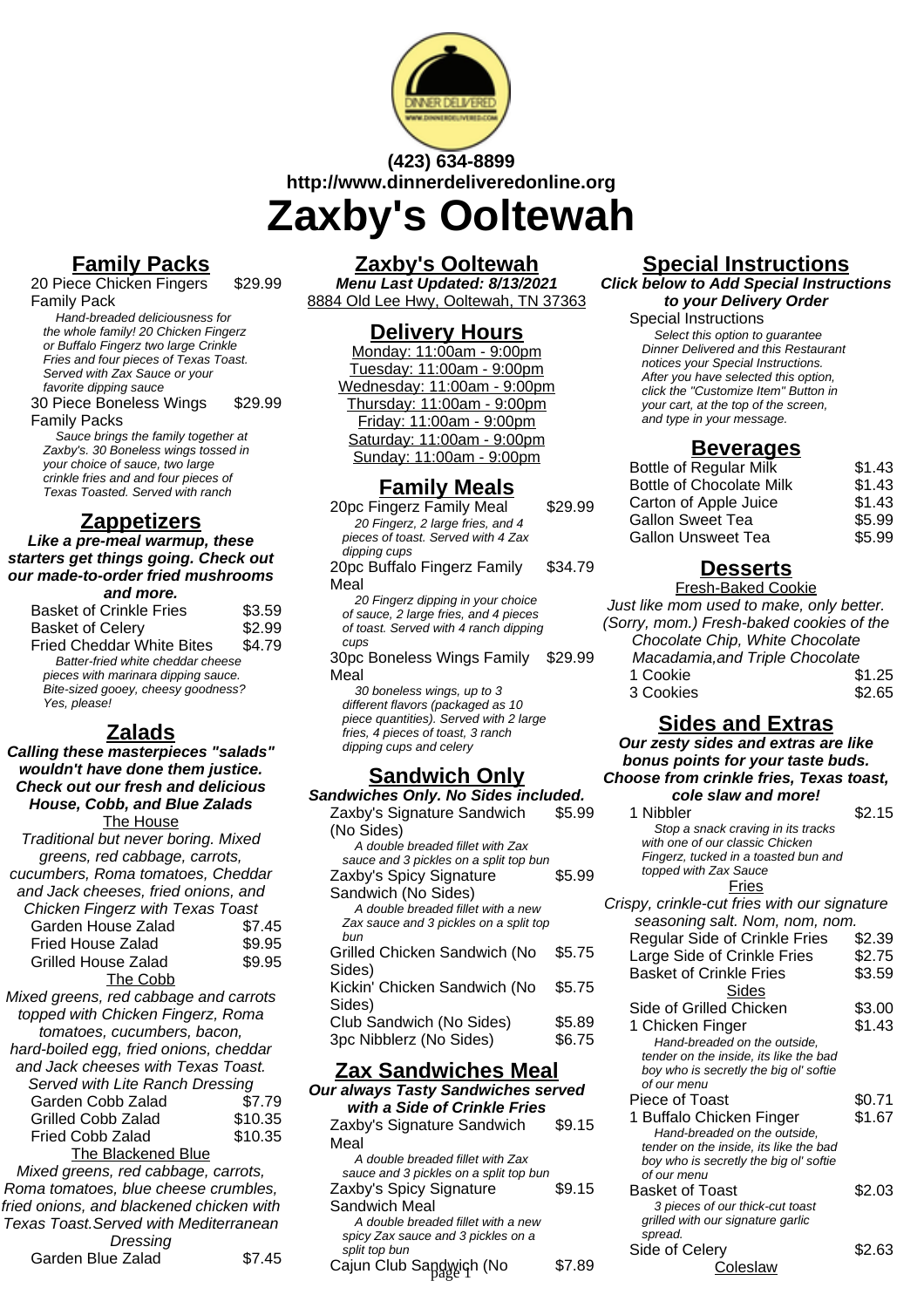| <b>Blackened Blue Zalad</b> | \$9.95 |
|-----------------------------|--------|
| <b>Buffaloed Blue Zalad</b> | \$9.95 |

#### **Most Popular Entrees**

Chicken Finger Platters Chicken Fingerz , Crinkle Fries, Texas Toast, Cole Slaw, Zax Sauce 4 Piece Chicken Finger Plate \$11.09 5 Piece Chicken Finger Plate \$12.39 6 Piece Chicken Finger Plate \$13.75 Buffalo Chicken Finger Plate Buffalo Chicken Fingerz, Crinkle Fries, Texas Toast, Cole Slaw, Ranch Sauce 4 Piece Buffalo Chicken Fing \$12.15 Plate 5 Piece Buffalo Chicken Fing \$13.75 Plate 6 Piece Buffalo Chicken Fing \$15.30 Plate Wings and Things You don't have to make a choice between hand-breaded goodness and finger-licking deliciousness. Chicken Fingerz, Boneless Wings, Crinkle Fries, Texas Toast, Zax Sauce, Ranch Sauce Wings and Things- Boneless \$9.99 Wings and Things- Traditiona\$11.99 Buffalo Wings & Things Buffalo Wings & Things - Boneless \$10.29 Buffalo Wings & Things - **Traditional** \$12.29 Big Zax Snak So overloaded with flavor, we didn't have room for the 'c.' Chicken Fingerz, Texas Toast, Zax Sauce, served with Crinkle Fries. DRINK NOT INCLUDED Big Zax Snak Meal \$8.99 Buffalo Big Zax Snak Meal \$9.49 Wings Meal All the flavor, none of the obstructions. Five of our tender, tasty Boneless Wings, Texas Toast, Celery and Ranch Sauce, served with Crinkle Fries. DRINK NOT INCLUDED Wing Meal- Boneless \$9.29 Wings Meal- Buffalo Tradition\$110.39

| Siues)                               |         |
|--------------------------------------|---------|
| Kickin Chicken Sandwich              | \$8.15  |
| w/Fries                              |         |
| It's our famous chicken with a kick. |         |
| (See what we did there?) Chicken     |         |
| Fingerz, Ranch Sauce and Tongue      |         |
| Torch on Texas Toast. Served with    |         |
| Crinkle Fries                        |         |
| Nibblerz Meal                        | \$9.15  |
| Delicious and downright adorable.    |         |
| Three snack-sized Nibblerz, served   |         |
| with Crinkle Fries                   |         |
| <b>Grilled Chicken Sandwich</b>      | \$8.15  |
| w/Fries                              |         |
| Not living the fried life? Try this  |         |
| favorite with grilled chicken, Mayo, |         |
| tomatoes, and crisp lettuce on a     |         |
| toasted Brioche bun. Served with     |         |
| <b>Crinkle Fries</b>                 |         |
| Zaxby's Club w/Fries                 | \$10.39 |
| Chicken Fingerz, bacon, crisp        |         |
| lettuce, tomatoes, mayonnaise, and   |         |
| American Cheese on Texas Toast.      |         |
| Served with Crinkle Fries            |         |
| Zaxby's Cajun Club w/Fries           | \$10.39 |
| Blackened chicken, bacon, crisp      |         |
| lettuce, tomatoes, Ranch Sauce, and  |         |
| American cheese on a toasted         |         |
| Brioche bun, Served with Crinkle     |         |
| Fries                                |         |
| <b>Wings and Fingerz</b>             |         |
|                                      |         |
| Our chicken fingerz and wings are    |         |
| cooked to finger-licking perfection. |         |
| Order 5, 10 or 20 you can never have |         |
|                                      |         |

 $\sim$ 

**too many!** Boneless

All the flavor, none of the obstructions. Our tender, tasty Boneless Wings, served with celery and Ranch Sauce, tossed in the sauce of your choice. 5 Piece Boneless Wings \$4.69

| <u>U LIACA DOIIAIRES MIIINS</u> | J4.UJ   |
|---------------------------------|---------|
| 10 Piece Boneless Wings         | \$8.99  |
| 20 Piece Boneless Wings         | \$16.99 |
| Traditional                     |         |

Order them to share, or to keep them all to yourself... we won't judge. Our Traditional Wings, served with celery and Ranch

Sauce, tossed in the sauce of your choice. 5 Piece Traditional Wings \$7.19 10 Piece Traditional Wings \$13.29 20 Piece Traditional Wings \$24.59 Chicken Fingerz Hand-breaded on the outside, tender on the inside, they're like the bad boy who is secretly the big ol' softie of our menu. Served with Zax Sauce

| 5 Piece Chicken Fingerz  | \$7.75  |
|--------------------------|---------|
| 10 Piece Chicken Fingerz | \$14.99 |
| 20 Piece Chicken Fingerz | \$28.75 |
| <b>Buffalo Fingerz</b>   |         |

Cooked to perfection, tossed in the sauce of your choice and served with celery and Ranch Sauce. Because we knew you'd

| \$8.99  |
|---------|
| \$17.50 |
| \$33.75 |
|         |

#### **Zax Kidz**

**Our youngest fanz deserve flavor, too. Choose from Chicken Fingerz, gooey grilled cheese and more! Drink not included.**

Kiddie Fingerz **\$5.55** Chicken Fingerz Crinkle Fries,

Sweet, creamy and dreamy. Diced cabbage and carrots mixed with our signature coleslaw dressing. Side Cup of Coleslaw \$1.55 Sauces Side Cup of Zax Sauce \$0.30 This is the one that put us on the map. A creamy blend of zesty spices whose tangy taste was custom-made for Zaxbys delicious Chicken Fingerz Side Cup of Ranch \$0.30 Side Cup of Honey Mustard \$0.30 Side Cup of Marinara  $$0.30$ Side Cup of Original Sauce \$0.30 Side Cup of Wimpy Sauce \$0.30 Side Cup of Nuclear Sauce \$0.30 Side Cup of Teriyaki Sauce \$0.30 Side Cup of Hot Honey Mustard \$0.30 Side Cup of Tongue Torch \$0.30 Side Cup of Insane Sauce \$0.30 Side Cup of BBQ Sauce \$0.30 Side Cup of Sweet and Spicy Sauce \$0.30 Dressings Side Cup of Caesar Dressing \$0.30 Side Cup of Ranch Dressing \$0.30 Side Cup of Lite Ranch Dressing \$0.30 Side Cup of Honey Mustard Dressing \$0.30 Side Cup of Blue Cheese Dressing \$0.30 Side Cup of 1000 Island \$0.30 Side Cup of Lite Vinaigrette \$0.30

Dressing

Dressing

Side Cup of Mediterranean

\$0.30